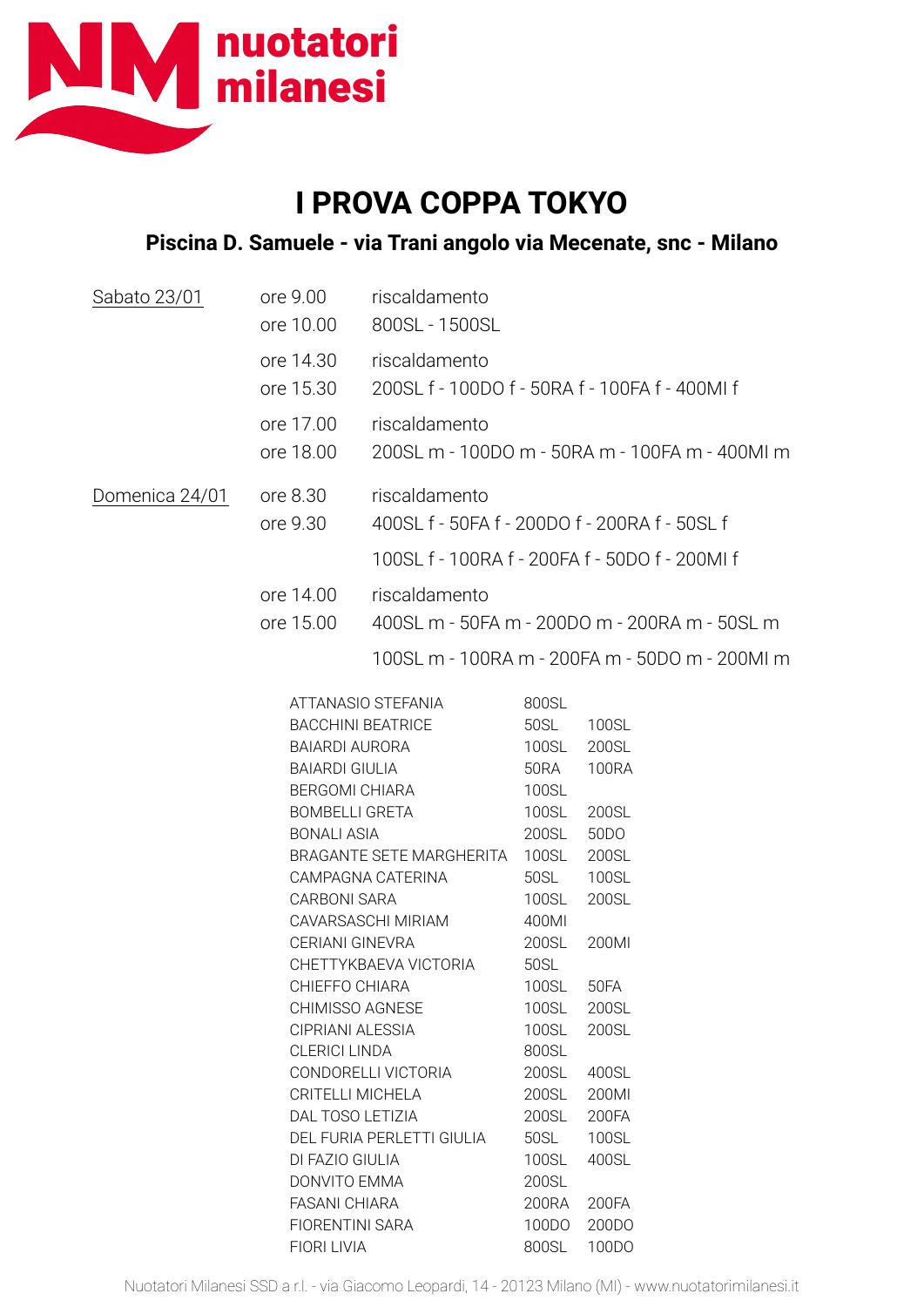

| <b>FREDDI CHIARA</b><br>FREDHOLM LAURA | 200SL<br>50SL | 200RA             |
|----------------------------------------|---------------|-------------------|
| <b>GEBBIA SARA</b>                     | 100SL         | 200SL             |
| <b>GENELLINI GAIA</b>                  | 400SL         | 800SL             |
| <b>GOGLIA LETIZIA</b>                  | 100SL         |                   |
| <b>GRASSI EMMA</b>                     | 100SL         | 200SL             |
| <b>GRASSI MARTINA</b>                  | 50FA          | 200MI             |
| <b>GUASTONE BARBARA</b>                | 100SL         | 200SL             |
| LO VECCHIO MARTINA                     | 400MI         |                   |
|                                        |               |                   |
| LOCATELLI VITTORIA                     | 100SL         | <b>100FA</b>      |
| LUCCHI GAIA                            | 100SL         | 200RA             |
| LUCCHINI SARA                          | 50SL          | 100DO             |
| MADELLA ELISA                          | 100SL         | 100DO             |
| <b>MARCHESIN AMANDA</b>                | 100SL         |                   |
| MARCHESIN VANESSA                      | 100SL         |                   |
| <b>MARTINELLI MICHELA</b>              | 100DO         | 200DO             |
| <b>MERLINI CHIARA</b>                  | 100FA         | 200FA             |
| MIGLIORATI SOFIA                       | <b>50RA</b>   | 100RA             |
| MISSORA ELENA                          | 50FA          |                   |
| MOLINARI ANNA                          | 200SL         | 200MI             |
| <b>MONTI MELISSA</b>                   | 200SL         |                   |
| MORACCHIOLI MARTINA                    | 200MI         | 400MI             |
| MOROSSI EUGENIA                        | 100DO         | 200DO             |
| MUSIKOV ALINA                          | 200SL         | 50FA              |
| <b>NADALINI BEATRICE</b>               | <b>50RA</b>   | <b>100RA</b>      |
|                                        |               |                   |
| OROPALLO CHIARA                        | 200SL         |                   |
| OROPALLO FRANCESCA                     | 100DO         |                   |
| ORSI FRANCESCA                         | 50SL          | 50RA              |
| PALAZZOTTO DANIELA                     | 400SL         | 200MI             |
| PAROZZI ALICE                          | 100DO         | 200DO             |
| PAVANI MARTINA                         | 100SL         | 400MI             |
| PIRRITANO ALESSIA                      | <b>50RA</b>   |                   |
| PLATZGUMMER SOFIA                      | 400SL         | <b>100RA</b>      |
| PORETTI NICOL                          | <b>100FA</b>  | 200MI             |
| POZZONI CARLOTTA                       | 100DO         | 200DO             |
| PRESTINARI VIRGINIA                    | <b>50RA</b>   | <b>100RA</b>      |
| RAIMONDI SILVIA                        | 50SL          | 50 <sub>D</sub> O |
| <b>REALI IRIS</b>                      | 400MI         |                   |
| RIOLI MATILDE                          | 100SL         | 100DO             |
| SABATTINO GAIA                         | 50SL          |                   |
| STADNICHUK ELENA                       | <b>100RA</b>  | 200RA             |
| <b>TEELUCK ANISHTA</b>                 | <b>100SL</b>  | 200SL             |
| <b>TETTAMANZI ALISIA</b>               | 1500SL        |                   |
| TRALONGO AZZURRA                       | 100SL         | 200SL             |
| <b>TREVISAN GIULIA</b>                 | 200SL         |                   |
| TRIPODI CARLOTTA                       | 100SL         |                   |
| <b>VALISI SARA</b>                     | 200SL         | 400SL             |
| <b>VILLA ELENA</b>                     | 200SL         | 200FA             |
| ZANIRATO MARTINA                       | <b>100SL</b>  | 200SL             |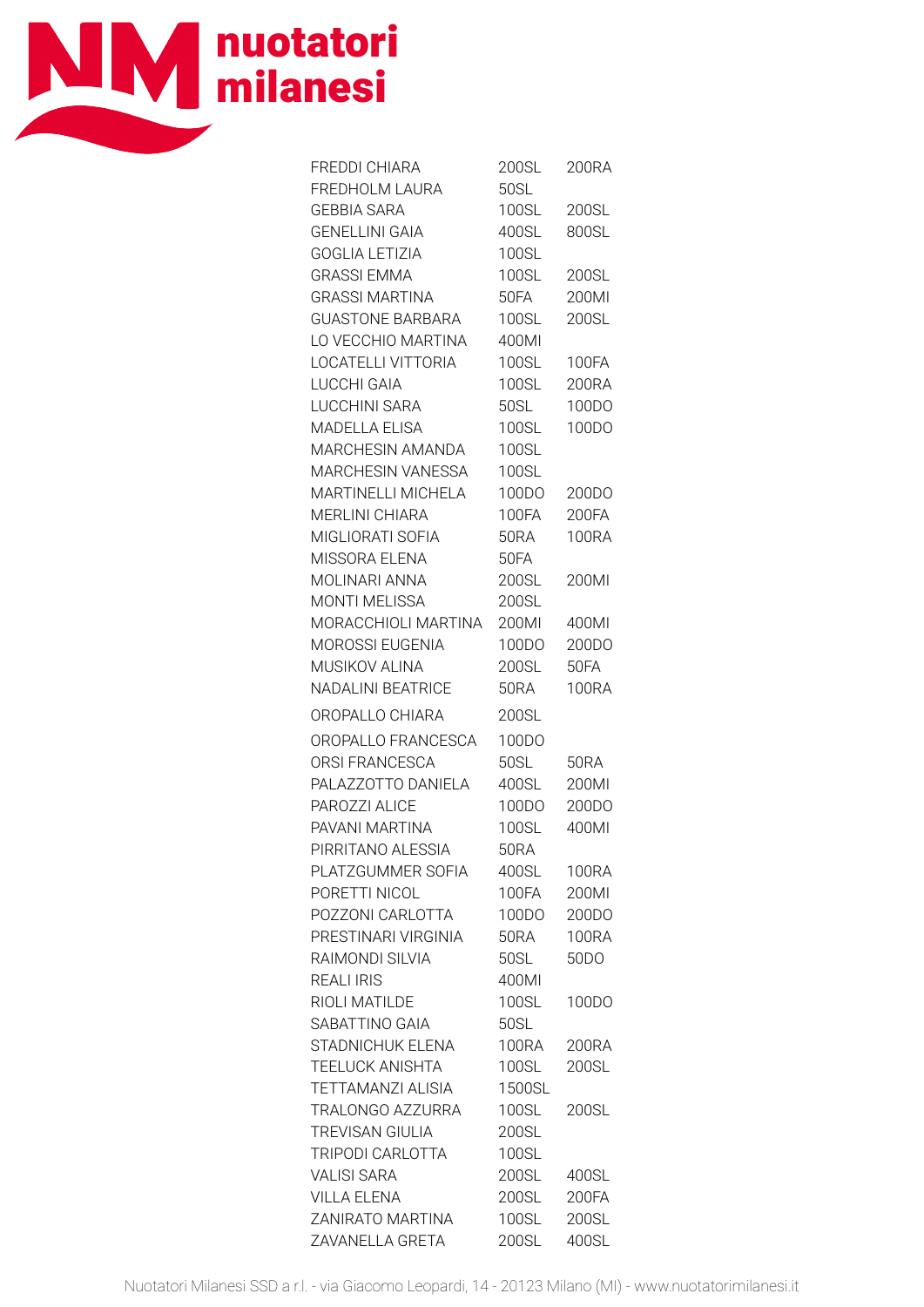

| AI BERTI IVAN             | 100SL        | 200SL        |
|---------------------------|--------------|--------------|
| <b>AMADEI LUCA</b>        | 200RA        | 400MI        |
| ANTONELLI MATTEO          | 50SL         | <b>100RA</b> |
| ARMONIA MATTIA            | <b>50SL</b>  | 100DO        |
| BACCARO GIACOMO           | <b>100RA</b> | 400MI        |
| <b>BARLOCCO THOMAS</b>    | 200SL        | 400SL        |
| <b>BARONI EDOARDO</b>     | 50SL         |              |
| <b>BELLINI FEDERICO</b>   | 200SL        | 400SL        |
| <b>BENECCHI PIETRO</b>    | <b>50RA</b>  | <b>100RA</b> |
| BENEDINI ALESSANDRO       | 200SL        | 200MI        |
| BERETTA EDOARDO           | 200SL        | 400SL        |
| BERETTA JACOPO            | 200SL        | 400SL        |
| <b>BONAITI LORENZO</b>    | 100FA        |              |
| <b>BOSSI FILIPPO</b>      | 200SL        | 100RA        |
| <b>BRANCALION PATRICK</b> | 100SL        | 200SL        |
| <b>BRUNO PIETRO</b>       | 200SL        | <b>100RA</b> |
| BUTTI LORENZO             | 1500SL       |              |
| CAMAGNA MATTEO            | 100SL        | 200SL        |
| CAMERINI MATTEO           | 50SL         | 100SL        |
| CAPOZZA MARCO             | 100FA        | 200FA        |
| CAPPELLO GABRIELE         | 200SL        | 400SL        |
| CAPRA FRANCESCO           | 100SL        | 100DO        |
| CASTROVILLI NICOLO'       | 50SL         | 200SL        |
| CATTONI JACOPO            | 200DO        | <b>100FA</b> |
| CELASCO STEFANO           | 100SL        | <b>50RA</b>  |
| CHIODO NICHOLAS           | 50SL         | 100SL        |
| CICCARESE ANDREA          | 100DO        | 200DO        |
| CIVATI NICCOLO'           | 100SL        | 200SL        |
| CURZIANI GIANLUCA         | 200MI        | 400MI        |
| DI MATTEO MASSIMO         | 100SL        |              |
| <b>FARINELLI LORENZO</b>  | 200SL        | 200MI        |
| <b>FASANI TOMMASO</b>     | 400SL        | 200Ml        |
| FERRARI NICCOLO'          | 200SL        | 400SL        |
| FERRARI TOMMASO           | 400SL        | 100FA        |
| FIMIANI ANDREA            | 100SL        | 200SL        |
| FIORDISPINI JACOPO        | 100DO        | 200DO        |
| <b>GIARDINA GABRIELE</b>  | 200SL        | 200MI        |
| <b>GIOVENALE IVAN</b>     | 100SL        | 100DO        |
| <b>GIULIANI MATTEO</b>    | 50SL         |              |
| <b>GOGLIA TOMMASO</b>     | 100SL        |              |
| <b>GRANDINI TOMMASO</b>   | 200MI        |              |
| <b>LANDI CARLO</b>        | 400SL        | 200FA        |
| LUZZINI MATTEO            | 200SL        | 200RA        |
| MANTEGAZZA FLAVIO         | 200MI        | 400MI        |
| MANZI LEONARDO            | 200SL        | 200MI        |
| <b>MARAN CHRISTIAN</b>    | 50SL         |              |